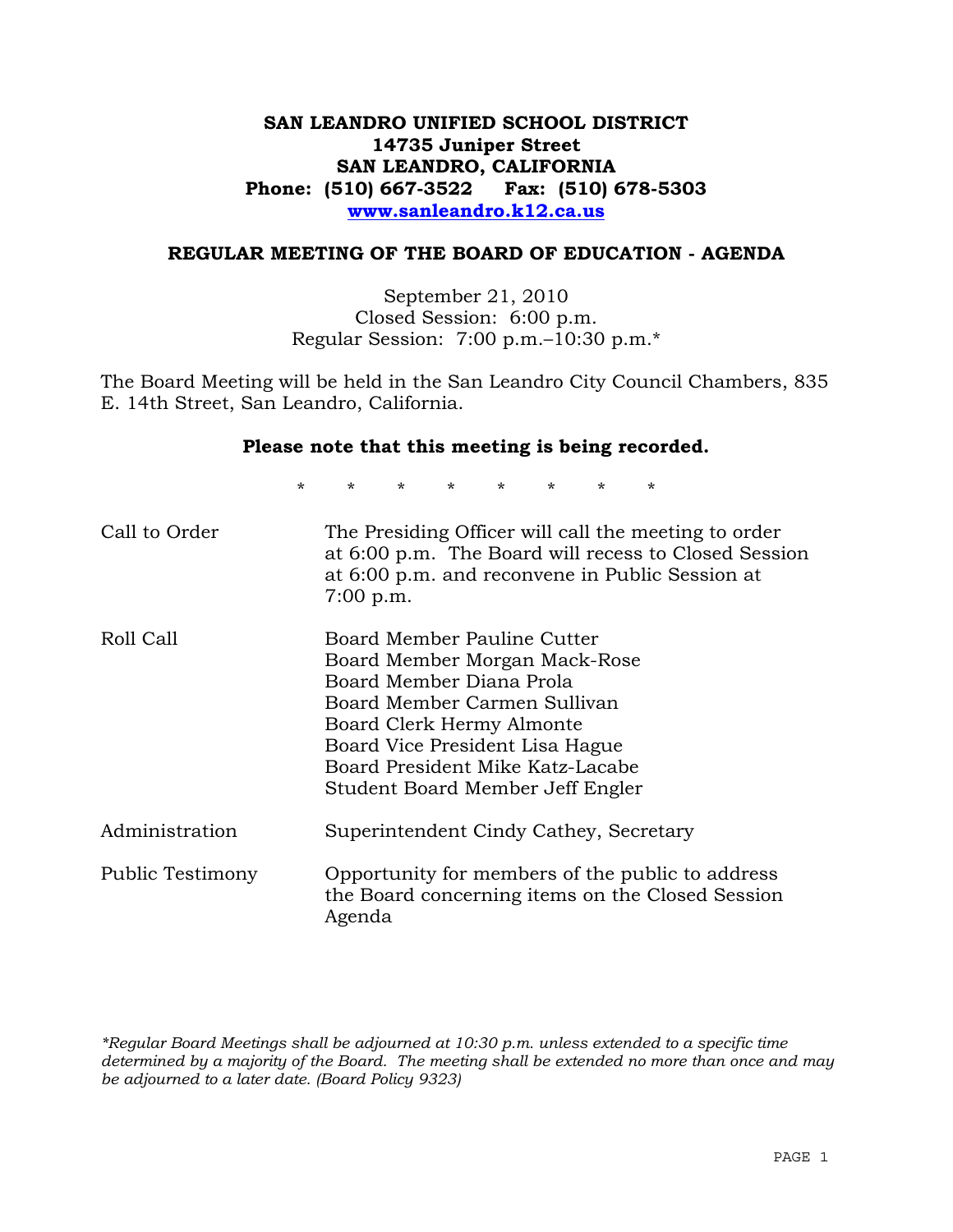Prior to the Public Session, the Board will meet in Closed Session pursuant to Education Code Sections 35146 and 48918(c), and Government Code Sections 54957, 54957.6, 54956.9(b), 54956.8, and 54956.9.

- a) Student Expulsions
- b) Public Employee Discipline/Dismissal/Release/Hiring
- c) Conference with Labor Negotiator
- d) Conference with Legal Counsel Anticipated Litigation Significant exposure to litigation
- e) Conference with Real Property Negotiator Property(ies)
- f) Conference with Legal Counsel Existing Litigation

| Report Closed<br>Session Action |            | Motion __________ Second __________ Vote ________     |                                                                                                                                                                                                                                                                                                                                                                                                                                                                                                                                                                                                                                                                                                                                                                                                                                                                                                                                                                                                                        |
|---------------------------------|------------|-------------------------------------------------------|------------------------------------------------------------------------------------------------------------------------------------------------------------------------------------------------------------------------------------------------------------------------------------------------------------------------------------------------------------------------------------------------------------------------------------------------------------------------------------------------------------------------------------------------------------------------------------------------------------------------------------------------------------------------------------------------------------------------------------------------------------------------------------------------------------------------------------------------------------------------------------------------------------------------------------------------------------------------------------------------------------------------|
| Pledge of Allegiance            |            |                                                       |                                                                                                                                                                                                                                                                                                                                                                                                                                                                                                                                                                                                                                                                                                                                                                                                                                                                                                                                                                                                                        |
| Approve Agenda                  | 2010       |                                                       | Approve the Regular Meeting Agenda of September 21,                                                                                                                                                                                                                                                                                                                                                                                                                                                                                                                                                                                                                                                                                                                                                                                                                                                                                                                                                                    |
|                                 |            | Motion ___________ Second ____________ Vote _________ |                                                                                                                                                                                                                                                                                                                                                                                                                                                                                                                                                                                                                                                                                                                                                                                                                                                                                                                                                                                                                        |
| Legal Statement                 | 54954.2(a) |                                                       | Members of the audience who wish to address the<br>Board are asked to complete the yellow card available at<br>the entrance and submit it to the Board's Administrative<br>Assistant. Speakers who have completed the card will be<br>called when the item is reached on the agenda or, for<br>non-agenda items, during the Public Testimony. Cards<br>are to be turned in before the item is reached on the<br>agenda. Please note that this meeting is being recorded.<br>State law prohibits the Board of Education from taking<br>any action on or discussing items that are not on the<br>posted agenda except to A) briefly respond to statements<br>made or questions posed by the public in attendance; B)<br>ask questions for clarification; C) provide a reference to a<br>staff member or other resource for factual information in<br>response to the inquiry; or D) ask a staff member to<br>report back on the matter at the next meeting and/or put<br>it on a future agenda. (Government Code Section |

**7:00-7:45 p.m. PRESENTATION**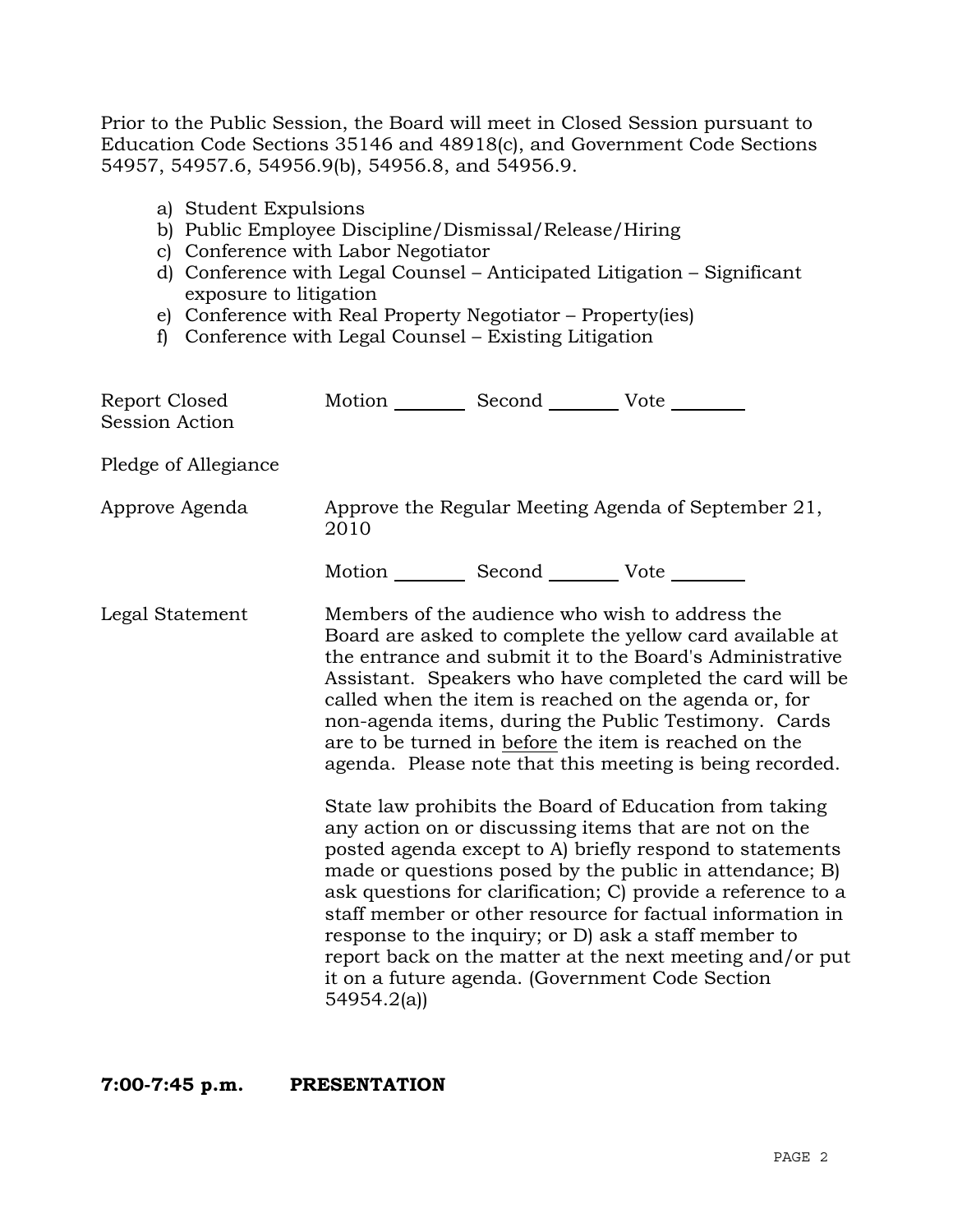\* Data-Part II: 2010 Accountability Program Report (APR)

Daniel Chaja, Assistant Director of Assessment and Program Evaluation, will present information related to the 2010 Accountability Progress Report (APR) recently released by the California State Department of Education. The APR contains the state's Academic Performance Index (API), the federal Adequate Yearly Progress (AYP) and Program Improvement (PI). The data will contain District level, site specific and subgroup specific results. This presentation reflects Part II of a multi-part District data presentation.

## **7:45 – 8:00 p.m. PRESENTATION**

#### \* Lincoln High School Mural Project

Principal Alex Harp and a former student who was instrumental in the creation of the mural will provide a brief presentation about the school's mural project. Lincoln High School was fortunate enough to be awarded a \$165,000/year 21st Century ASSETs Grant to offer extended learning opportunities to students after the traditional 1:30 p.m. student release time. One of the needs and desires of Lincoln's students and their families was to offer an art class. During the 2009-2010 school year, Lincoln hired an artist, Joaquin Newman, as an outside contractor. Beginning in January, Mr. Newman worked with students after school on myriad art projects, ranging from the practice of using different media on small pieces of paper to large canvas paintings. The culminating project was a mural representing key elements of the Lincoln community. The mural design will be shared as part of the presentation.

#### **8:00 – 8:10 p.m. CONFERENCE ITEMS**

These items are submitted for advance planning and to assist the Board in establishing future agenda items. The Board may, however, take action on the following:

Facilities and Construction

| $5.1-CF$            | <b>Staff Recommendation:</b>                  |  |
|---------------------|-----------------------------------------------|--|
| Lincoln High School | The Board will discuss and consider approving |  |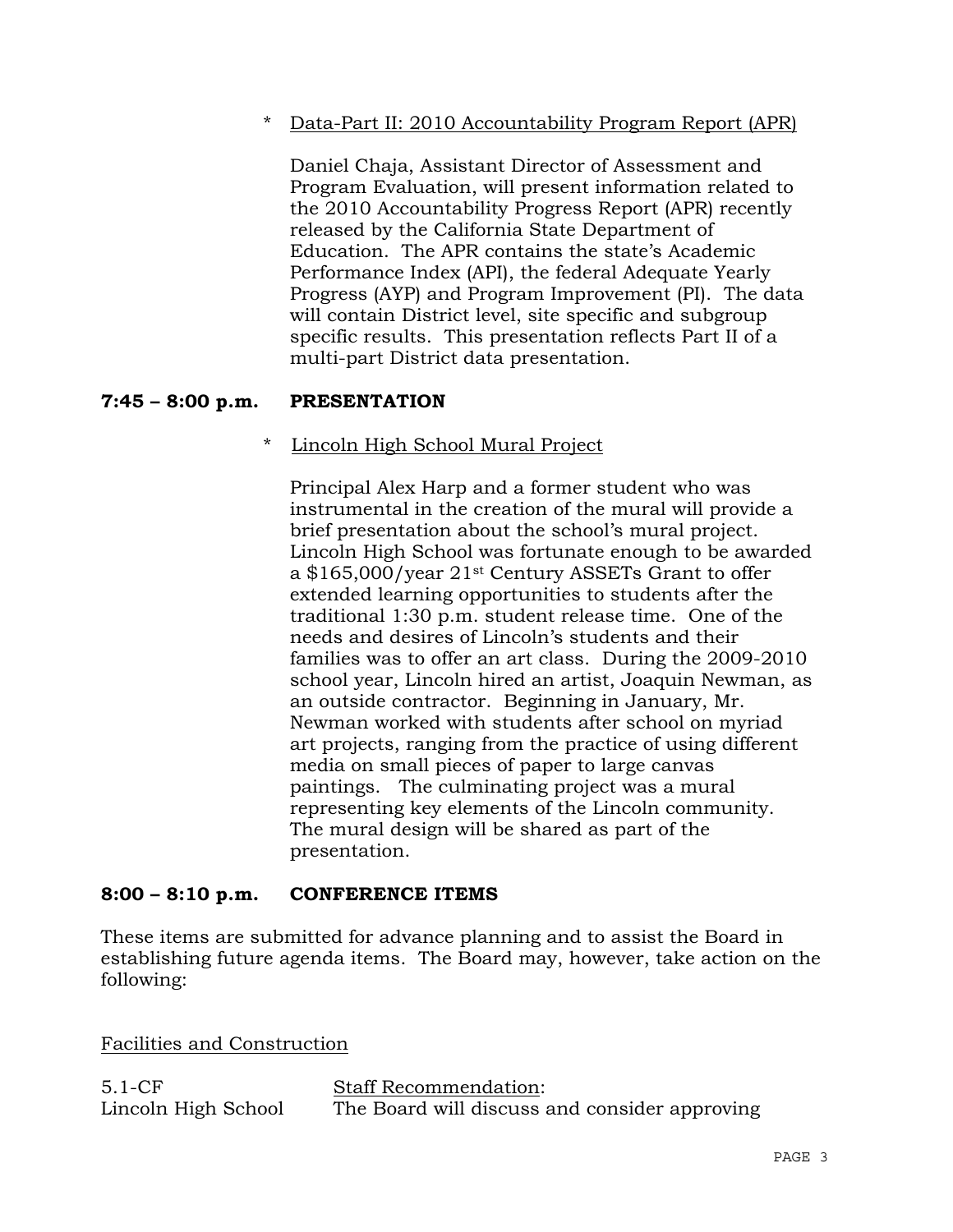Mural the Lincoln High School mural project.

Motion Second Vote

## **8:10 – 8:20 p.m. PUBLIC TESTIMONY ON NON-AGENDA ITEMS**

Members of the audience, who wish to address the Board, please complete the yellow card available at the entrance and submit it to the Board's Administrative Assistant. Cards are to be turned in before the item is reached on the agenda.

**8:20 – 8:45 REPORTS** Correspondence Student Board Member Report Union Representative Reports Superintendent's Report Board Committee Reports Facilities/Technology

#### **8:45 – 9:15 p.m. CONSENT ITEMS**

These items are considered routine and may be enacted by a single motion. At the request of any member of the Board, any item on the consent agenda shall be removed and given individual consideration for action as a regular agenda item.

General Services

| $1.1-C$<br>Approval of Board<br>Minutes - July 20,<br>2010      | <b>Staff Recommendation:</b><br>Approve the minutes of the regular Board meeting<br>held on July 20, 2010.  |  |
|-----------------------------------------------------------------|-------------------------------------------------------------------------------------------------------------|--|
|                                                                 | Motion ______<br>Second Vote                                                                                |  |
| $1.2 - C$<br>Approval of Board<br>Minutes $-$ August 3,<br>2010 | <b>Staff Recommendation:</b><br>Approve the minutes of the regular Board meeting<br>held on August 3, 2010. |  |
|                                                                 | Motion<br>Second Vote                                                                                       |  |

Human Resources

2.1-C Acceptance of Personnel Report Staff Recommendation: Accept Personnel Report as submitted.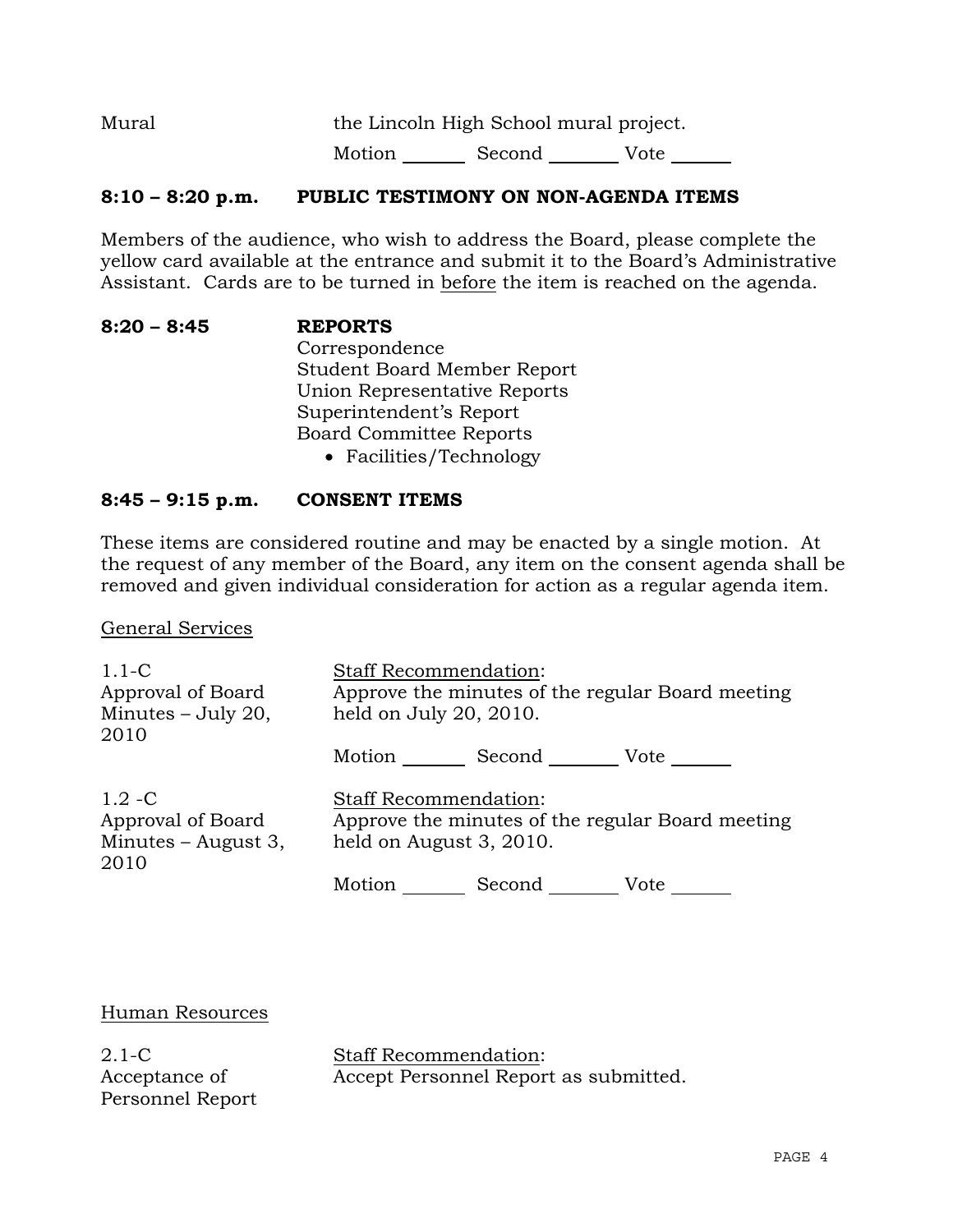Motion Second Vote Educational Services 3.1-C Acceptance of Donations Staff Recommendation: Approve the acceptance of gifts to the District as follows: McKinley Elementary School • 1 case of copy paper from Mr. and Mrs. Nathan Goodlow Muir Middle School • \$223.51 from Target's "Take Charge of Education" San Leandro High School 6 cases of white copy paper from Bancroft PTA Motion Second Vote 3.2-C Non-Public School//Agency **Contracts** Staff Recommendation: Approve the public school/agency contracts for Special Education students for the 2010-2011 school year. Motion Second Vote 3.3-C Recommendation to Continue the Expulsion Order for those Students who have left the San Leandro Unified School **District** Staff Recommendation: Approve the recommendation from the Director of Student Support Services for continuation of the expulsion order for those students who have left the San Leandro Unified School District and we are unable to verify the success of their expulsion order: | E08-09/10 | E09-09/10 | E14-09/10 | E24-09/10 | Motion Second Vote \_\_\_\_\_\_\_ 3.4-C Recommendation to Terminate Expulsion Order Staff Recommendation: Approve the recommendation from the Director of Student Support Services to terminate expulsion order for students who have successfully graduated from the District's Home Instruction Program or the ACOE Community Day School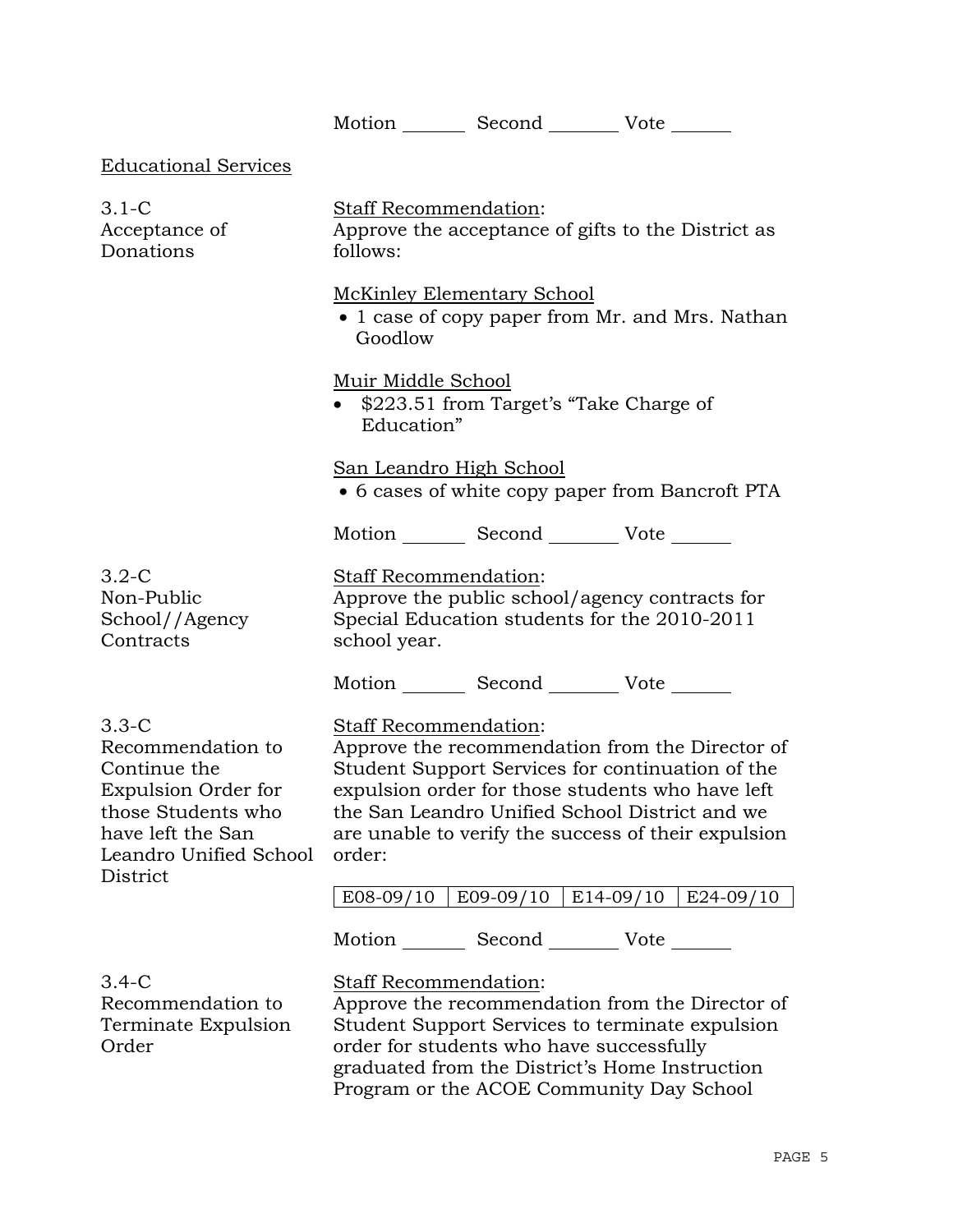Program.

|  | 1 $\cap$ |
|--|----------|
|--|----------|

Motion Second Vote \_\_\_\_\_\_

| $3.5-C$<br><b>Contract Agreement</b><br>Between the San<br>Leandro Unified School<br>District and Johnna<br>Brooks, Cooking<br>Instructor, for the<br>2010-2011 School Year<br>at Lincoln High School | Staff Recommendation:<br>Approve the contract agreement between the San<br>Leandro Unified School District and Johnna<br>Brooks, cooking instructor, for the 2010-2011<br>School Year at Lincoln High School.<br>Motion _________ Second __________ Vote _______ |
|-------------------------------------------------------------------------------------------------------------------------------------------------------------------------------------------------------|------------------------------------------------------------------------------------------------------------------------------------------------------------------------------------------------------------------------------------------------------------------|
| $3.6 - C$<br>Memorandum of<br>Understanding (MOU)<br>Between the San<br>Leandro Unified School<br>District and TeachBar<br>for the 2010-2011<br>School Year at San<br>Leandro High School             | <b>Staff Recommendation:</b><br>Approve the Memorandum of Understanding<br>(MOU) Between the San Leandro Unified School<br>District and TeachBar for the 2010-2011 School<br>Year at San Leandro High School.<br>Motion _________ Second __________ Vote _______ |
| $3.7-C$<br>Contract Agreement<br>Between San Leandro<br>Unified School District<br>and Pacific<br>Educational Group for<br>Principal Leadership<br>Development for 2010-<br>2011                      | Staff Recommendation:<br>Approve the contract agreement Between San<br>Leandro Unified School District and Pacific<br>Educational Group for Principal Leadership<br>Development for 2010-2011.<br>Motion _________ Second __________ Vote _______                |

3.8-C

Contract Agreement Between San Leandro Unified School District and Soul Shoppe Elementary Peach Program for

## Staff Recommendation:

Approve the contract agreement Between San Leandro Unified School District and Soul Shoppe Elementary Peach Program for Washington Elementary School for 2010-2011 School Year.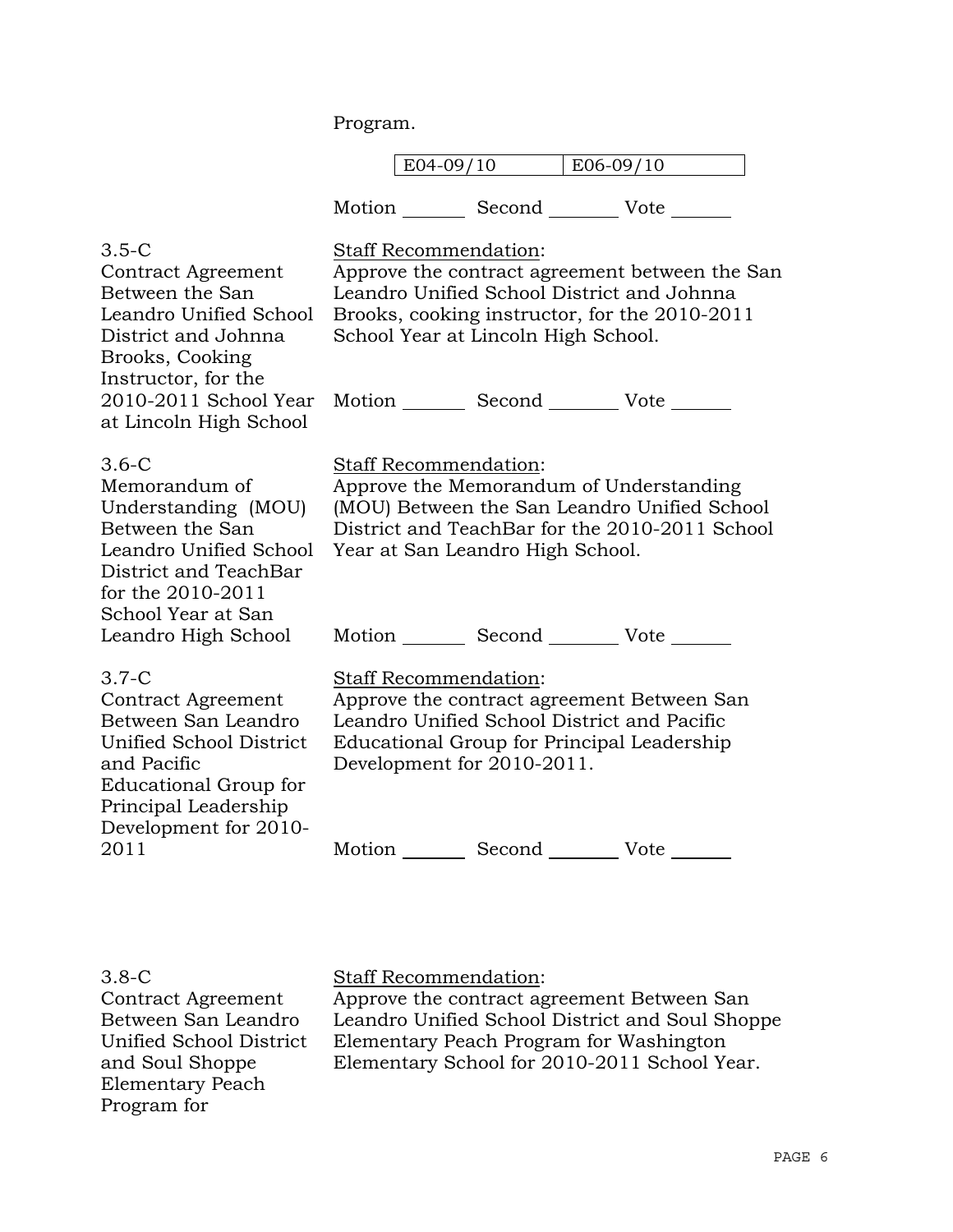| Washington<br>Elementary School for<br>2010-2011 School Year                                                                                                                                          | Motion _________ Second __________ Vote _______                                                                                                                                                                           |  |  |
|-------------------------------------------------------------------------------------------------------------------------------------------------------------------------------------------------------|---------------------------------------------------------------------------------------------------------------------------------------------------------------------------------------------------------------------------|--|--|
| $3.9-C$<br>Memorandum of<br>Understanding<br>Between the San<br>Leandro Unified School<br>District and Girls<br>Incorporated of<br>Alameda County for<br>the 2010-2011 School<br>Year at Lincoln High | Staff Recommendation:<br>Approve the Memorandum of Understanding<br>Between the San Leandro Unified School District<br>and Girls Incorporated of Alameda County for the<br>2010-2011 School Year at Lincoln High School.  |  |  |
| School                                                                                                                                                                                                | Motion _________ Second __________ Vote _______                                                                                                                                                                           |  |  |
| <b>Business Operations</b>                                                                                                                                                                            |                                                                                                                                                                                                                           |  |  |
| $4.1-C$<br>Ratification of Payroll                                                                                                                                                                    | Staff Recommendation:<br>Ratify August 2010 payroll in the amount of<br>\$2,515,848.32.                                                                                                                                   |  |  |
|                                                                                                                                                                                                       | Motion _________ Second __________ Vote _______                                                                                                                                                                           |  |  |
| $4.2-C$<br>Approval of Bill<br>Warrants                                                                                                                                                               | Staff Recommendation:<br>Approve Bill Warrants # 88055345-880086243 in<br>the amount of \$4,460,139.51.                                                                                                                   |  |  |
|                                                                                                                                                                                                       | Motion _________ Second __________ Vote _______                                                                                                                                                                           |  |  |
| $4.3-C$<br>Intra-Budget Transfers<br>and Budget Revisions<br>for August 2010                                                                                                                          | Staff Recommendation:<br>Approve the request for Intra-Budget Transfers<br>and Budget Revisions for August 2010.                                                                                                          |  |  |
|                                                                                                                                                                                                       | Motion _________ Second __________ Vote _______                                                                                                                                                                           |  |  |
| $4.4 - C$<br>Resolution #10-54 to<br>Declare Certain<br>Equipment Surplus<br>and/or Obsolete.                                                                                                         | Staff Recommendation:<br>Adopt Resolution #10-54 to declare certain<br>equipment surplus and/or obsolete due to the age<br>and condition of the designated equipment.<br>Motion _________ Second ___________ Vote _______ |  |  |
| <b>Facilities and Construction</b>                                                                                                                                                                    |                                                                                                                                                                                                                           |  |  |
| $5.1 - C$                                                                                                                                                                                             | <b>Staff Recommendation:</b><br>Change Order #9 to the Approve Change Order #9 to the Jeff Luchetti                                                                                                                       |  |  |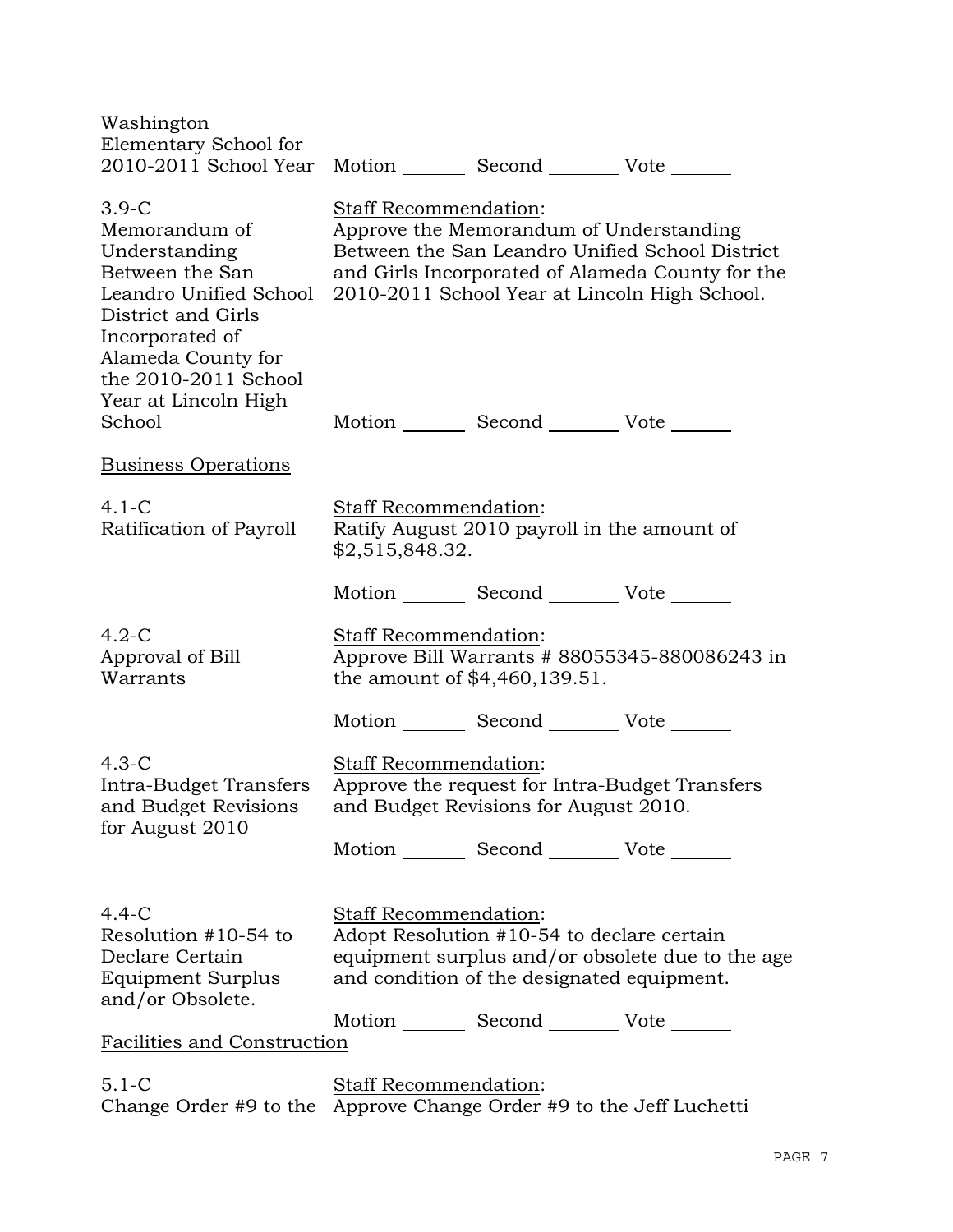| Jeff Luchetti<br><b>Construction Contract</b><br>for the Fred T.                                                                                                |                       | Campus in the amount of \$235,140.                                                                                                                                             | Construction Contract for the Fred T.Korematsu                                                                                                        |
|-----------------------------------------------------------------------------------------------------------------------------------------------------------------|-----------------------|--------------------------------------------------------------------------------------------------------------------------------------------------------------------------------|-------------------------------------------------------------------------------------------------------------------------------------------------------|
| Korematsu Campus                                                                                                                                                |                       | Motion Second Vote ______                                                                                                                                                      |                                                                                                                                                       |
| $5.2-C$<br>Change Order #4 to the<br>Zolman Construction<br>Contract for the Arts<br><b>Education Center</b>                                                    | Staff Recommendation: | Approve Change Order #4 to the Zolman<br>Construction Contract for the Arts Education<br>Center in the amount of \$108,741.<br>Motion _________ Second __________ Vote _______ |                                                                                                                                                       |
| $5.3-C$<br>Amendment #1 to the<br>Inspector of Record<br>(IOR) Contract with<br>Shelley Coleman for<br>the Fred T. Korematsu<br>Campus                          | Staff Recommendation: | Motion Second Vote                                                                                                                                                             | Approve Amendment #1 to the Inspector of Record<br>(IOR) Contract with Shelley Coleman for the Fred<br>T. Korematsu Campus in the amount of \$30,000. |
| $5.4-C$<br>Change Order $#1$ to the<br><b>DL Falk Construction</b><br>Contract for the San<br>Leandro High School<br>Business Academy and<br>Open Space Project | Staff Recommendation: | Approve Change Order #1 to the DL Falk<br>School Business Academy and Open Space<br>Project in the amount of \$74,073.<br>Motion _________ Second _________ Vote _______       | Construction Contract for the San Leandro High                                                                                                        |

# **9:15-9:20 p.m. ACTION**

These items are presented for action at this time. Some may have been reviewed at a previous meeting.

5.1-A Increase Hours of the Measure B Communications Outreach Specialist by One Day a Week, for a

Staff Recommendation: Approve increasing the hours of the Measure B Communications Outreach Specialist by one day a week, for a total of 12 additional days.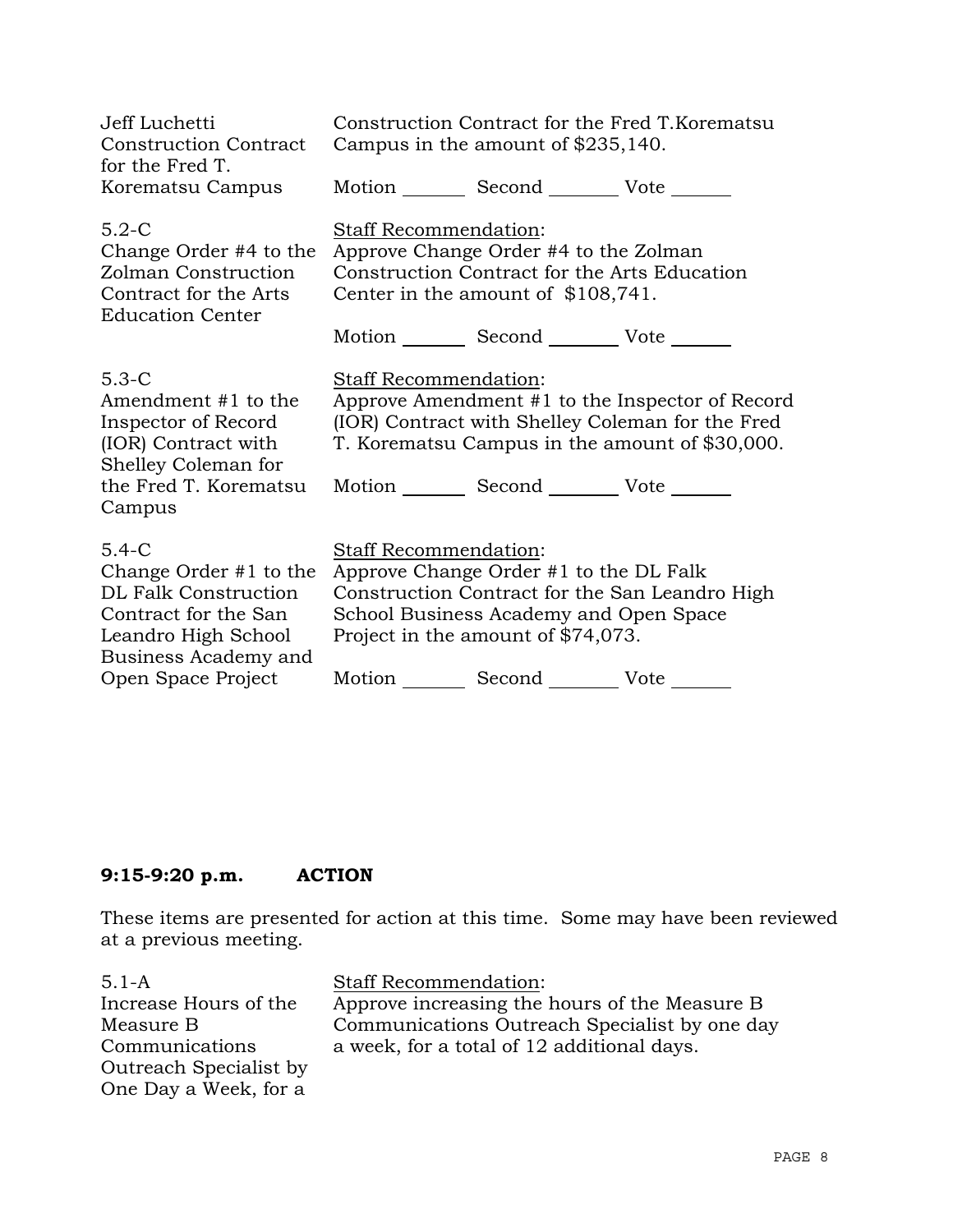| Days                                                                                                                           | Motion _________ Second __________ Vote _______                                                                                                                                                                                                                                                     |
|--------------------------------------------------------------------------------------------------------------------------------|-----------------------------------------------------------------------------------------------------------------------------------------------------------------------------------------------------------------------------------------------------------------------------------------------------|
| $9:20 - 9:50$ p.m. CONFERENCE                                                                                                  |                                                                                                                                                                                                                                                                                                     |
| General Services                                                                                                               |                                                                                                                                                                                                                                                                                                     |
| $1.1-CF$<br>Resolution $#10-55$ in<br>Support of the City of<br>San Leandro Measure<br>Z-Temporary<br><b>Emergency Funding</b> | <b>Staff Recommendation:</b><br>The Board will discuss and consider adopting<br>Resolution #10-55 in Support of the City of San<br>Leandro Measure Z-Temporary Emergency<br>Funding.<br>Motion _________ Second __________ Vote _______                                                             |
| $1.2 - CF$<br>Resolution #10-59 In<br>Support of<br>"International Walk or<br>Roll to School Week,"<br>October 4-8, 2010       | <b>Staff Recommendation</b><br>The Board will discuss and consider adopting<br>Resolution #10-59 in support of "International"<br>Walk or Roll to School Week", October 4-8, 2010<br>and encourage everyone to consider the safety<br>and health of children this month and throughout<br>the year. |
|                                                                                                                                | Motion _________ Second _________ Vote _______                                                                                                                                                                                                                                                      |
| <b>Human Resources</b>                                                                                                         |                                                                                                                                                                                                                                                                                                     |
| $2.1 - CF$<br>Resolution #10-57<br>Reduction or                                                                                | Staff Recommendation<br>The Board will discuss and consider adopting<br>Resolution #10-57 Reduction or Elimination of                                                                                                                                                                               |

Specially Funded Classified Services.

Motion Second Vote

#### **9:50-9:55 p.m. INFORMATION**

Elimination of Specially Funded Classified Services

Total of 12 Additional

These items are intended to keep the Board informed on various District business matters which do not require action by the Board.

Business, Operations and Facilities

| $4.1-I$ | <b>Staff Recommendation:</b>                                                  |
|---------|-------------------------------------------------------------------------------|
|         | Miscellaneous Receipts Miscellaneous receipts in the amount of \$8,473,053.56 |
|         | have been deposited in the Treasury of Alameda County.                        |